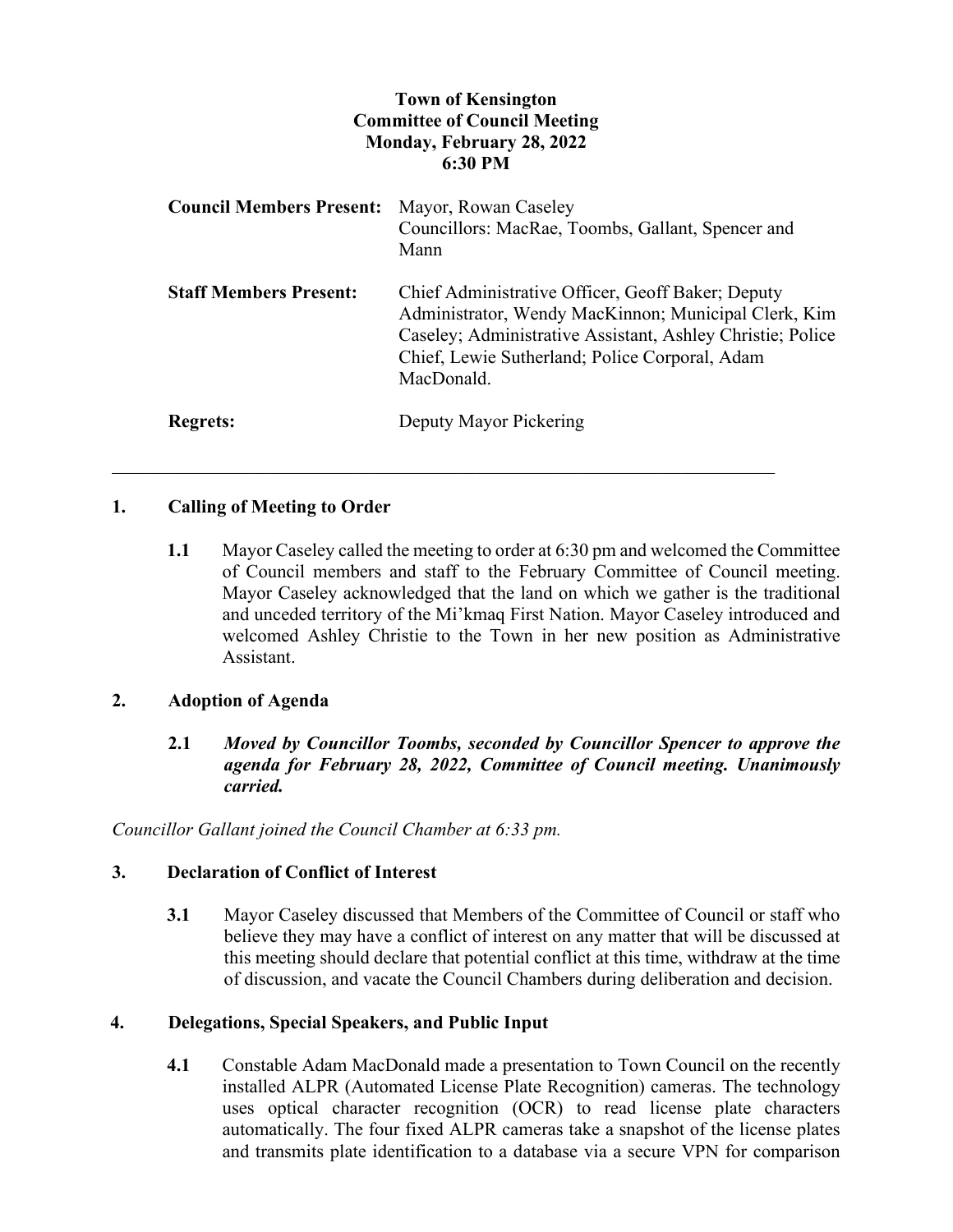against a "hotlist" of plates. The ALPR cameras have been successful and useful to the Police Service since they have been installed.

## **5. Adoption of Previous Meeting Minutes**

**5.1** *Moved by Councillor MacRae, seconded by Councillor Spencer to approve the Committee of Council meeting minutes from January 24, 2022 with an amendment to reflect Mayor Caseley relinquishing the Chair to Deputy Mayor Pickering for item 8.4. Unanimously carried.*

## **6. Business Arising from Minutes**

**6.1** *Nil.*

## **7. Staff Reports**

- **7.1 CAO's Report**
	- **7.1.1** *Moved by Councillor Toombs, seconded by Councillor Gallant to receive and recommend Town Council's approval to adopt the February 2022 CAO's Report as prepared by CAO, Geoff Baker. Unanimously carried.*
- **7.2 Fire Department Statistical Report**
	- **7.2.1** *Moved by Councillor Spencer, seconded by Councillor MacRae to receive and recommend Town Council's approval to adopt the January 2022 Fire Chief's Report as prepared by Fire Chief Hickey. Unanimously carried.*
- **7.3 Police Department Statistical Report**
	- **7.3.1** *Moved by Councillor Gallant, seconded by Councillor Toombs to receive and recommend Town Council's approval to adopt the January 2022 Police Statistical Report as prepared by Chief Sutherland. Unanimously carried.*
- **7.4 Development Permit Summary Report**
	- **7.4.1** *Nil.*

*Chief Sutherland and Cst. MacDonald excused themselves from the Council Chamber at 7:11 pm.*

- **7.5 Financial Report - Bills List**
	- **7.5.1** *Moved by Councillor Mann, seconded by Councillor Spencer to receive and recommend Town Council's approval to adopt the General Bills for January 2022 in the amount of \$106,030.73. Unanimously carried.*
	- **7.5.2** *Moved by Councillor Toombs, seconded by Councillor Mann to receive and recommend Town Council's approval to adopt the Capital*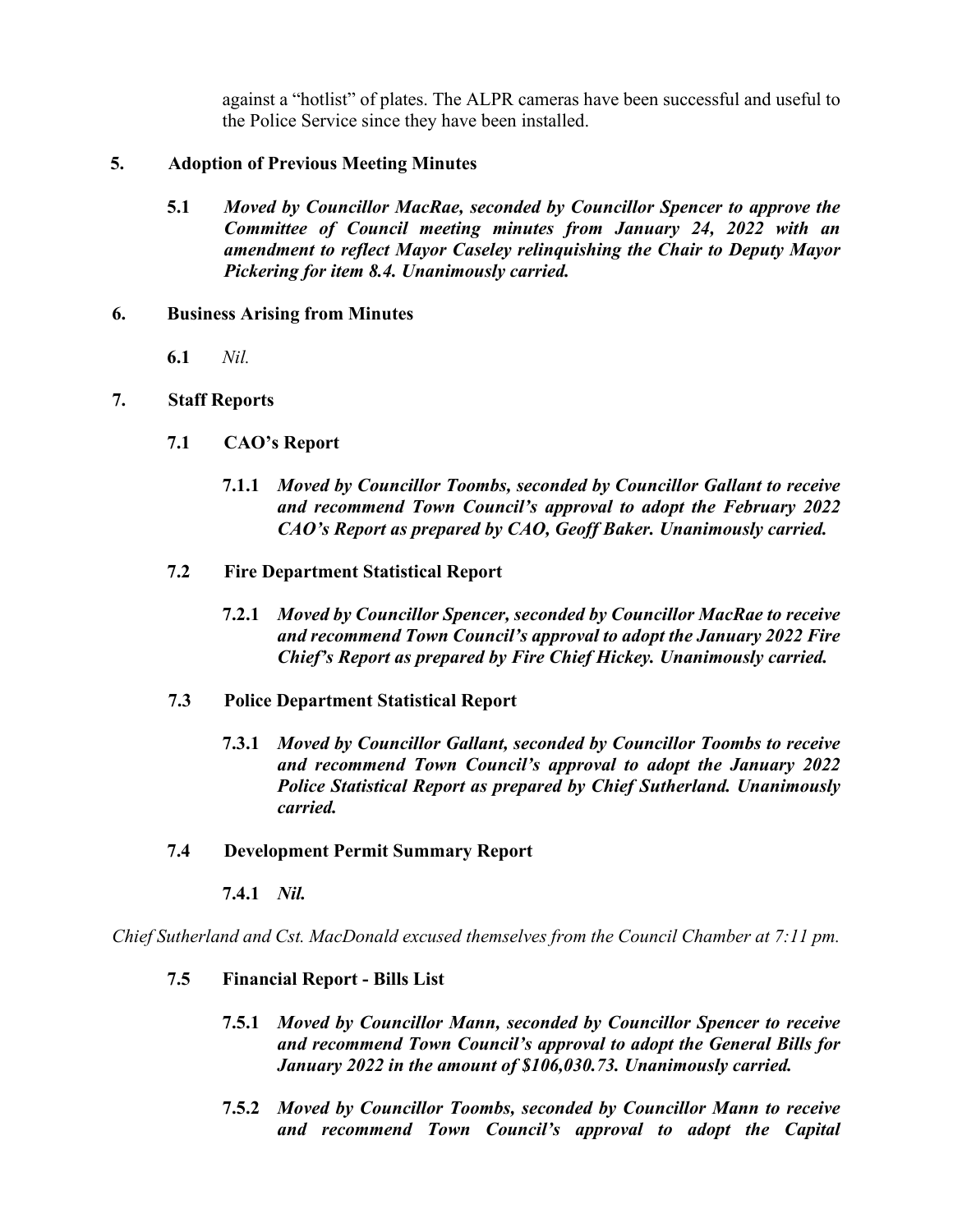*Expenditures for January 2022 in the amount of \$258,505.70. Unanimously carried.* 

*7.5.3 Moved by Councillor Mann, seconded by Councillor Spencer to receive, and recommend Town Council's approval to adopt the Water & Sewer Utility Bills List for January 2022 in the amount of \$9,128.27. Unanimously carried.* 

## **7.6 Summary Income Statement**

**7.6.1** *Moved by Councillor Mann, seconded by Councillor Spencer to receive and recommend Town Council's approval to adopt the Summary Income Statements for January 2022, as prepared by Deputy Administrator, Wendy MacKinnon. Unanimously carried.*

## **7.7 Credit Union Centre Report**

- **7.7.1** *Moved by Councillor MacRae, seconded by Councillor Spencer to receive and recommend Town Council's approval to adopt the Credit Union Centre Report for January 2022, as prepared by CUC Manager, Robert Wood. Unanimously carried.*
- **7.7.2** Councillor Mann noted that the parking lot at the Credit Union Centre was icy during a recent event and requested additional sand/salt be applied during the season of melt and freeze.

#### **8. New Business**

## **8.1 2021-2022 Preliminary DRAFT Budget for Review**

**8.1.1** Mayor Caseley presented the 2022/23 Draft Financial Plan to Town Council for comment and review.

## **8.2 Surplus 1997 Water Tanker Vehicle**

**8.2.1** *Moved by Councillor Spencer, seconded by Councillor Toombs,*

*BE IT RESOLVED THAT Committee of Council recommend that Town Council authorize the CAO to dispose of the surplus 1997 Freightliner Water Tanker Vehicle to 'Holland Transport' as per their tender dated February 15, 2022, in the amount of \$19,972.00 + HST. Committee of Council understands that the surplus 1997 Freightliner will not be disposed of until the new tanker truck is commissioned.*

#### *Unanimously carried*

- **8.3 Mandatory Vaccination Policy**
	- **8.3.1** *Moved by Councillor Toombs, seconded by Councillor MacRae,*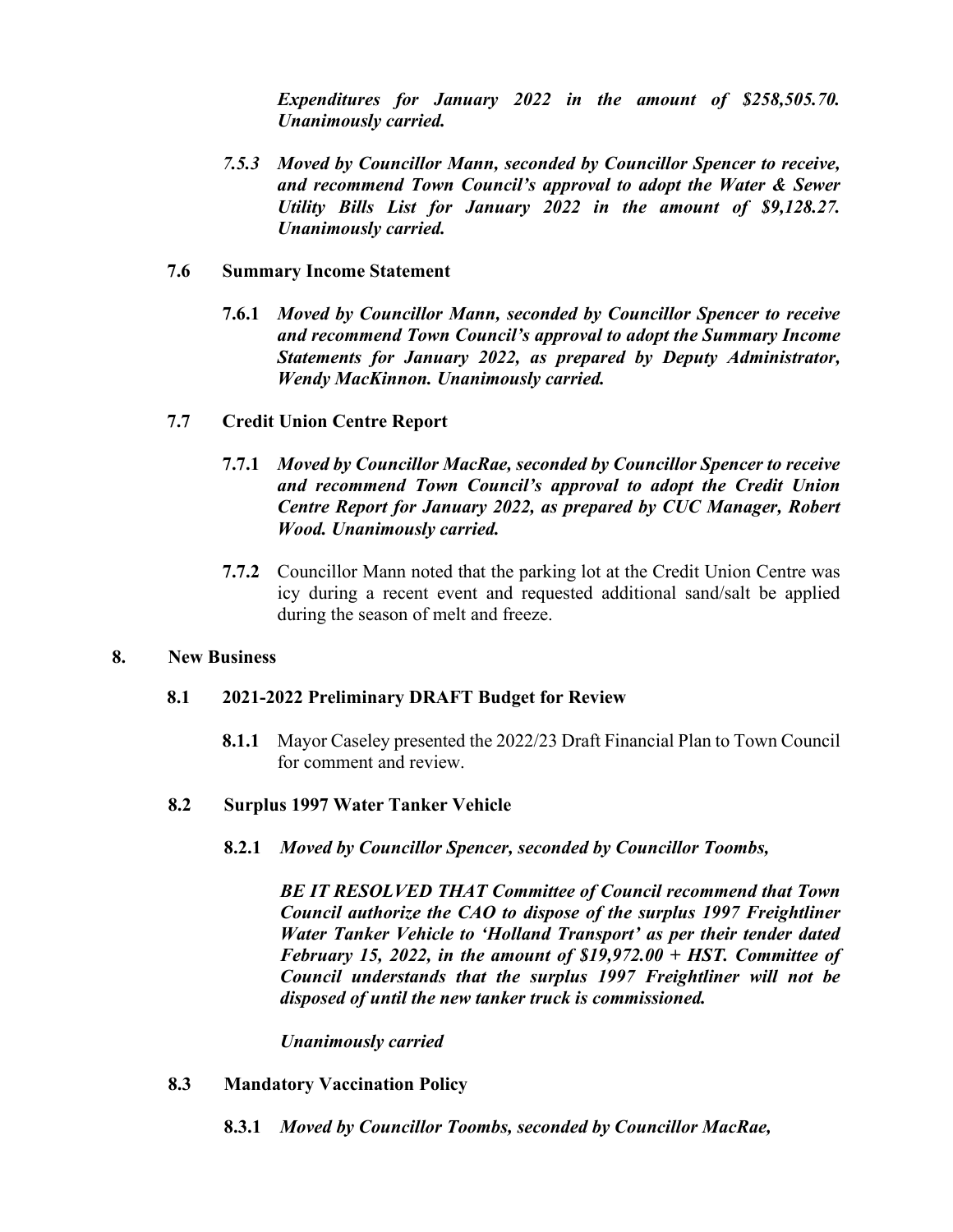*BE IT RESOLVED THAT Committee of Council recommend to Town Council that the Town of Kensington's Mandatory Vaccination Policy be formally rescinded with the understanding that the Policy can be reinstated should CPHO vaccination guidelines change in the future.*

*Unanimously carried.*

## **9. Councillor Issues/Inquiries**

- **9.1** Mayor Caseley noted that March is Kidney Awareness Month.
- **9.2** Councillor Spencer requested that Committee of Council recommend that Town Council pass a resolution in support of the Country of Ukraine as they deal with the outfall from the recent invasion by Russia.

*Moved by Councillor Spencer, seconded by Councillor Toombs to recommend that Town Council pass a resolution condemning Russia's recent invasion of Ukraine.* 

*Unanimously carried.* 

## **10. Correspondence**

**10.1** An email from Member of Parliament, Peter Julian, requesting the Town's support in passing Bill C-229 Banning Symbols of Hate.

*Moved by Councillor Spencer, seconded by Councillor Toombs to recommend that Town Council pass a resolution in support of MP Peter Julian's Private Members Bill C-229 – Banning Symbols of Hate.* 

# *Unanimously carried.*

**10.2** A letter from PEI Crime Stoppers requested a financial donation.

*Moved by Councillor Toombs, seconded by Councillor Spencer to recommend that Town Council approve a financial donation in the amount of \$300.00 to PEI Crime Stoppers.* 

# *Unanimously carried.*

- **10.3** A letter from the IWK Foundation *received.*
- **10.4** A Thank You card to the Kensington Police Service from the family of the late Carl Thompson for their service and escort during the funeral procession.
- **10.5** Advertisement information from Saltscapes Food & Travel Guide. *– received*.

## **11. In-Camera (Closed Session)**

**11.1** *Nil.*